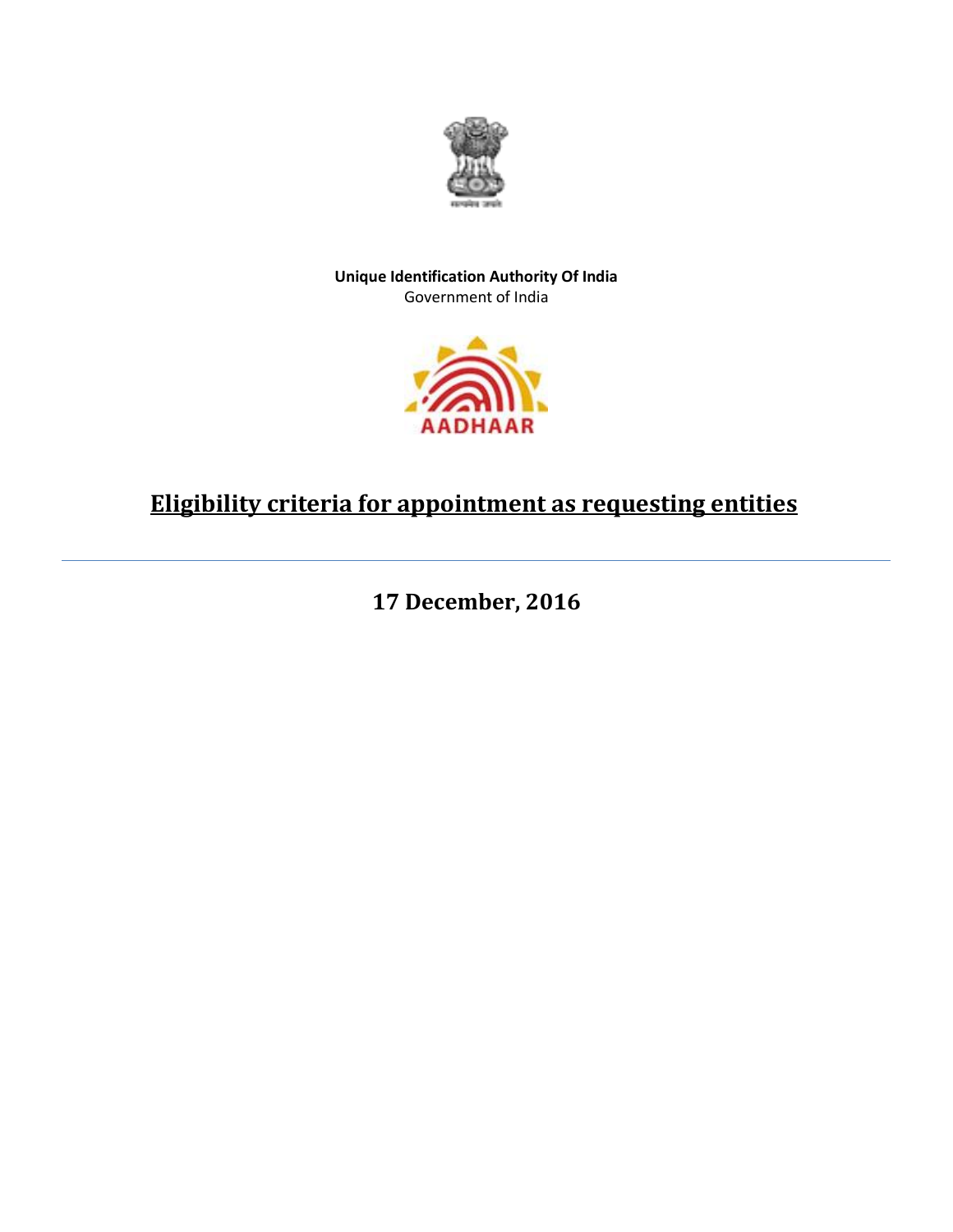



## **Schedule A**

## **Eligibility criteria for appointment as requesting entities**

**1.** Entities seeking to use authentication facility provided by the Authority as requesting entities are classified under following categories for appointment as Authentication User Agency (AUA) and/or e-KYC User Agency (KUA), as the case may be:

| S. No.            | <b>Organisation Category</b>                                                                                              |  |  |
|-------------------|---------------------------------------------------------------------------------------------------------------------------|--|--|
| Category 1        | <b>Government Organisation</b>                                                                                            |  |  |
| 1.1               | A Central/ State Government Ministry/Department and their attached or sub-ordinate offices.                               |  |  |
| 1.2               | An undertaking owned and managed by Central / State Government (PSU)                                                      |  |  |
| 1.3               | An Authority constituted under the Central / State Act/Special Purpose Organisation<br>constituted by Central/State govt. |  |  |
| <b>Category 2</b> | <b>Regulated Service Providers</b>                                                                                        |  |  |
| 2.1               | Regulated / Licensed by RBI - Banks and Payment & Settlement System                                                       |  |  |
|                   | 2.1.1 Public Sector Banks (PSB)                                                                                           |  |  |
|                   | 2.1.2 Private Banks, Foreign Banks Licensed by RBI to operate in India, Payment Banks,<br><b>Small Finance Banks</b>      |  |  |
|                   | 2.1.3 Regional Rural Banks                                                                                                |  |  |
|                   | 2.1.4 Co-operative Banks                                                                                                  |  |  |
|                   | 1. State Co-operative Banks                                                                                               |  |  |
|                   | 2. District Co-operative Banks                                                                                            |  |  |
|                   | 3. Scheduled Urban Cop-operatives Banks                                                                                   |  |  |
|                   | Non Scheduled Urban Co-operative Banks<br>4.                                                                              |  |  |
|                   | 2.1.5 Payment& Settlement System Network<br>Financial market infrastructure<br>$1_{-}$                                    |  |  |
|                   | Retails payments Organisation<br>2.                                                                                       |  |  |
|                   | 3. Cards payment network                                                                                                  |  |  |
|                   | 4. ATM networks                                                                                                           |  |  |
|                   | 5. Pre-paid payment instruments                                                                                           |  |  |
|                   | 6. White label ATM operators                                                                                              |  |  |
|                   | <b>Instant Money Transfer</b><br>7.                                                                                       |  |  |
|                   | 2.1.6 Non-Banking Financial Company                                                                                       |  |  |
| 2.2               | Regulated by IRDA/PFRDA - Financial Institutions                                                                          |  |  |
| 2.3               | Regulated by TRAI - Telecom                                                                                               |  |  |
| 2.4               | Regulated by CCA - Certifying Authority, Digital Locker providers, e-Sign providers                                       |  |  |
| 2.5               | Regulated by SEBI - KYC Registration Agency (KRA), Depository Participant (DP), Asset                                     |  |  |
|                   | Management Company (AMC), Trading Exchanges, Registrar and Transfer Agents                                                |  |  |
| 2.6               | <b>Regulated by National Housing Bank</b>                                                                                 |  |  |
| 2.7               | Regulated by DGCA/AAI(AAI Act)- Duly licensed-                                                                            |  |  |
|                   | 1. Airport operators having scheduled civil aviation operations, and                                                      |  |  |
|                   | 2. Scheduled Airline operators.                                                                                           |  |  |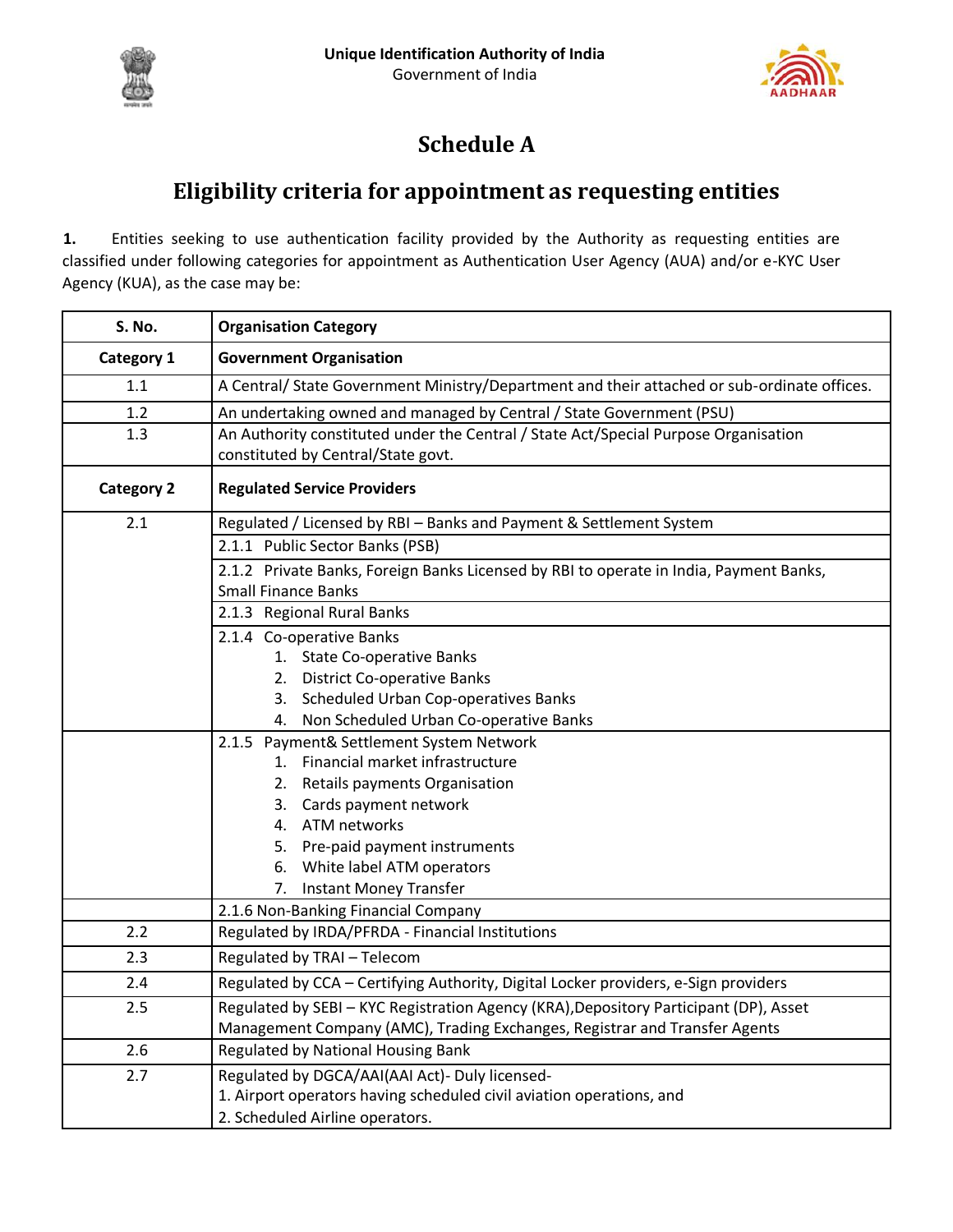



| <b>S. No.</b>     | <b>Organisation Category</b>                                                                                                                                                |  |
|-------------------|-----------------------------------------------------------------------------------------------------------------------------------------------------------------------------|--|
| <b>Category 3</b> | <b>Other Entities</b>                                                                                                                                                       |  |
| 3.1               | 3.1.1 Company registered in India under the Companies Act 1956 / The companies Act 2013<br>(Company under group of companies has to apply individually)                     |  |
|                   | 3.1.2 Partnership registered under the India Partnership Act 1932 or under the Limited Liability<br>Partnership Act, 2008                                                   |  |
|                   | 3.1.3 Proprietorship firm                                                                                                                                                   |  |
|                   | 3.1.4 Not-for-profit Organisations (under section 25 under The Companies Act 1956)                                                                                          |  |
|                   | 3.1.5 Academic Institutions / Research and Development Organisations                                                                                                        |  |
|                   | 3.1.6 Societies registered under Indian Societies Registration Act, 1860or The Indian Trust Act,<br>1882 or The companies Act, 2013 (Sec 8) / Co-operative Society Act 1912 |  |
|                   | 3.1.7 Any entity other than above mentioned categories                                                                                                                      |  |

2. Technical and Financial criteria for entities for appointment as requesting entity are as under:-

| S. No             | Authentication User Agency (AUA)                                                                                                                                                                                                                                                                                                                                                                                                                                                                                                                                        | Additional requirements for eKYC                |                                                              |
|-------------------|-------------------------------------------------------------------------------------------------------------------------------------------------------------------------------------------------------------------------------------------------------------------------------------------------------------------------------------------------------------------------------------------------------------------------------------------------------------------------------------------------------------------------------------------------------------------------|-------------------------------------------------|--------------------------------------------------------------|
|                   | <b>Technical Requirements</b>                                                                                                                                                                                                                                                                                                                                                                                                                                                                                                                                           | <b>Financial Requirements</b>                   | User Agency (KUA)                                            |
| Category 1        | Backend<br>infrastructure,<br>$1_{-}$<br>servers, databases<br>such as                                                                                                                                                                                                                                                                                                                                                                                                                                                                                                  | financial<br>N <sub>o</sub><br>requirement      | No additional requirement<br>forl<br><b>KUA</b>              |
| <b>Category 2</b> | etc. of the<br>entity, required<br>specifically for the purpose of<br>Aadhaar<br>authentication,<br>should be located within the<br>territory of India.<br>2. Entity should have<br>$\mathsf{I}\mathsf{T}$<br>Infrastructure<br>owned<br>or<br>of<br>capable<br>outsourced<br>carrying out minimum 1 Lakh<br>Authentication<br>transactions<br>per month.<br>3. Organisation should have a<br>prescribed Data Privacy policy<br>to protect beneficiary privacy.<br>4. Organisation should have<br>adopted<br>data<br>security<br>requirements as per the IT Act<br>2000 | financial<br><b>No</b><br>requirement           | for<br>No additional requirement<br><b>KUA</b>               |
| <b>Category 3</b> | <b>Backend</b><br>infrastructure,<br>1.<br>such as servers,                                                                                                                                                                                                                                                                                                                                                                                                                                                                                                             | 1. Paid up capital of<br>Minimum₹1 (one) Crore. | Entity should meet<br>Authentication Transaction Criteria as |